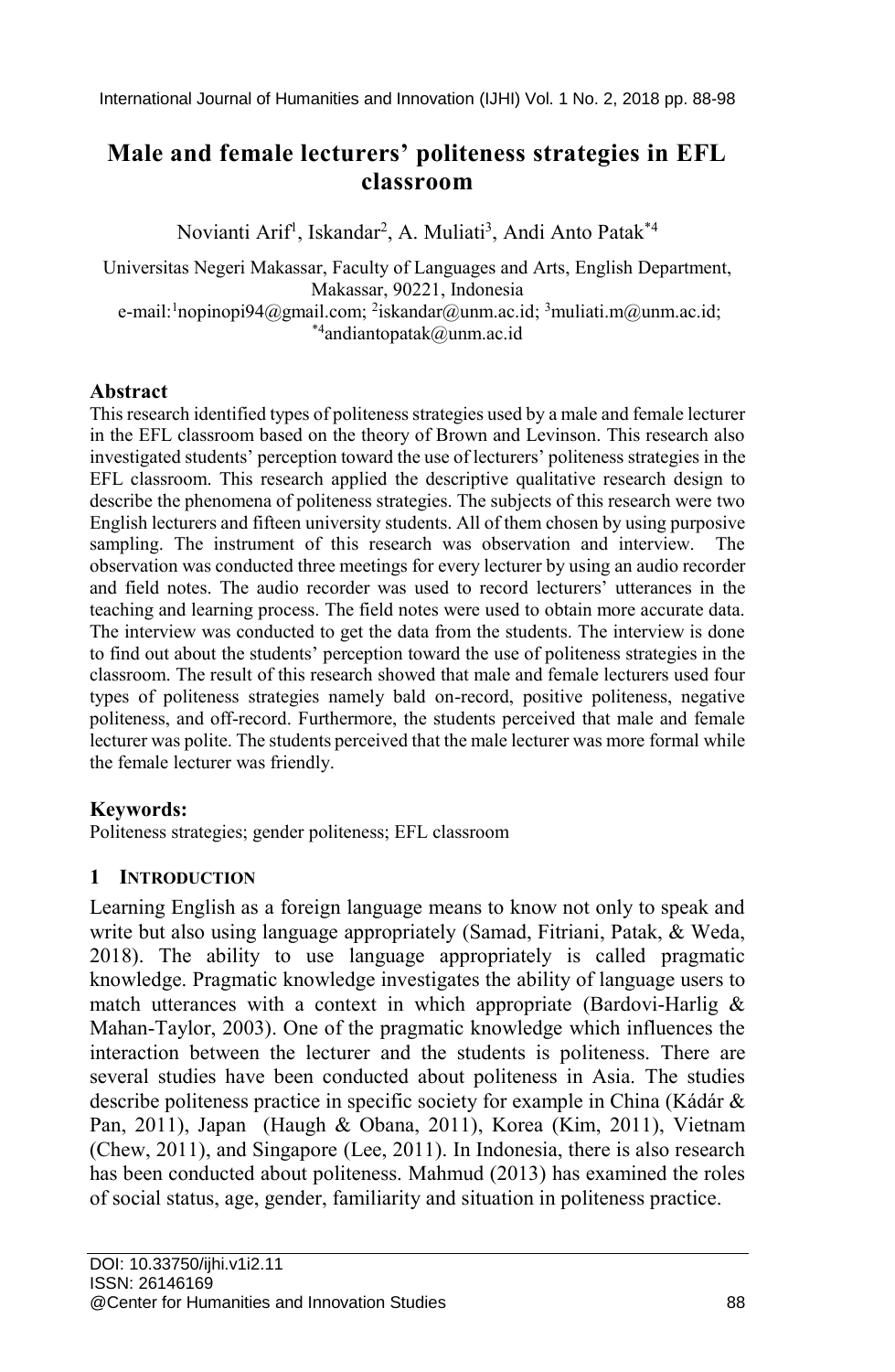Politeness study is conducted in various context one of which is in the educational context. For example, Agustina and Cahyono (2016) have studied about Indonesian learners and lecturers' politeness and stated that EFL lecturers should be aware of the use of the polite expression to deliver instruction, request, and orders. Jiang (2010) stated that politeness enhances teaching and benefits to the students, contributes to the effective interaction and friendly, lively atmosphere in the EFL classroom. There are many factors which influence people to be polite such as social status, age, gender, familiarity, and situation. Millar (1983) has studied gender behavior regarding the social and symbolic dynamic of Bugis society and stated that men should behave aggressively and formally whereas women need to behave cautiously and informally. According to Brown in Mills (2003) that women, in general, are more polite than men. It is by Speer (2002) that women have a higher tendency than a man to apply politeness strategies in their speech such as the use more compliments, more apologies, and more thank.

Related to the title for this study, it is possible that a female lecturer is more polite than male lecturer. It is also possible between male and female lecturer to use a different kind of politeness strategies. Monsefi and Hadidi (2015) have studied about male and female EFL teachers' politeness strategies and the effect on the learning process and found that female teachers are more sensitive about using politeness strategies, but male teachers are more direct in expressing ideas, male teachers usually express their disagreement in a direct way. This study examines about the types of politeness strategies used by male and female lecturer in EFL classroom and the students' perceptions toward the use of lecturers' politeness strategies in EFL classroom.

#### **2 REVIEW OF RELATED LITERATURE**

### **2.1 Politeness Strategies**

Politeness can be defined as showing awareness and consideration of another person's face (Yule, 2016). Face in pragmatic knowledge is public self-image. It is the emotional and social sense of self that everyone has and expects everyone else to recognize. According to Brown and Levinson (1987), that face is defined as the public self-image that every member wants to claim for himself and divided into two related aspects which are the negative face and positive face. The face could mean honor, self-esteem and public self-esteem. Politeness theory is divided into four types of strategies: bald on-record strategies, positive politeness, negative politeness, and off-record strategies.

Holmes (2013) stated that there is some social dimensions which have proved useful in analyzing linguistic politeness. These are the solidarity-social distance dimension, the power dimension, and the formality dimension. The relative social distance between the speaker and the addresses is the one factor of the most fundamental factors determining the appropriate level of politeness behavior in most. The fact that people work together will contribute to their feeling more friendly towards one another. The frequency of interaction is another essential factor to be considered in determining the degree of solidarity.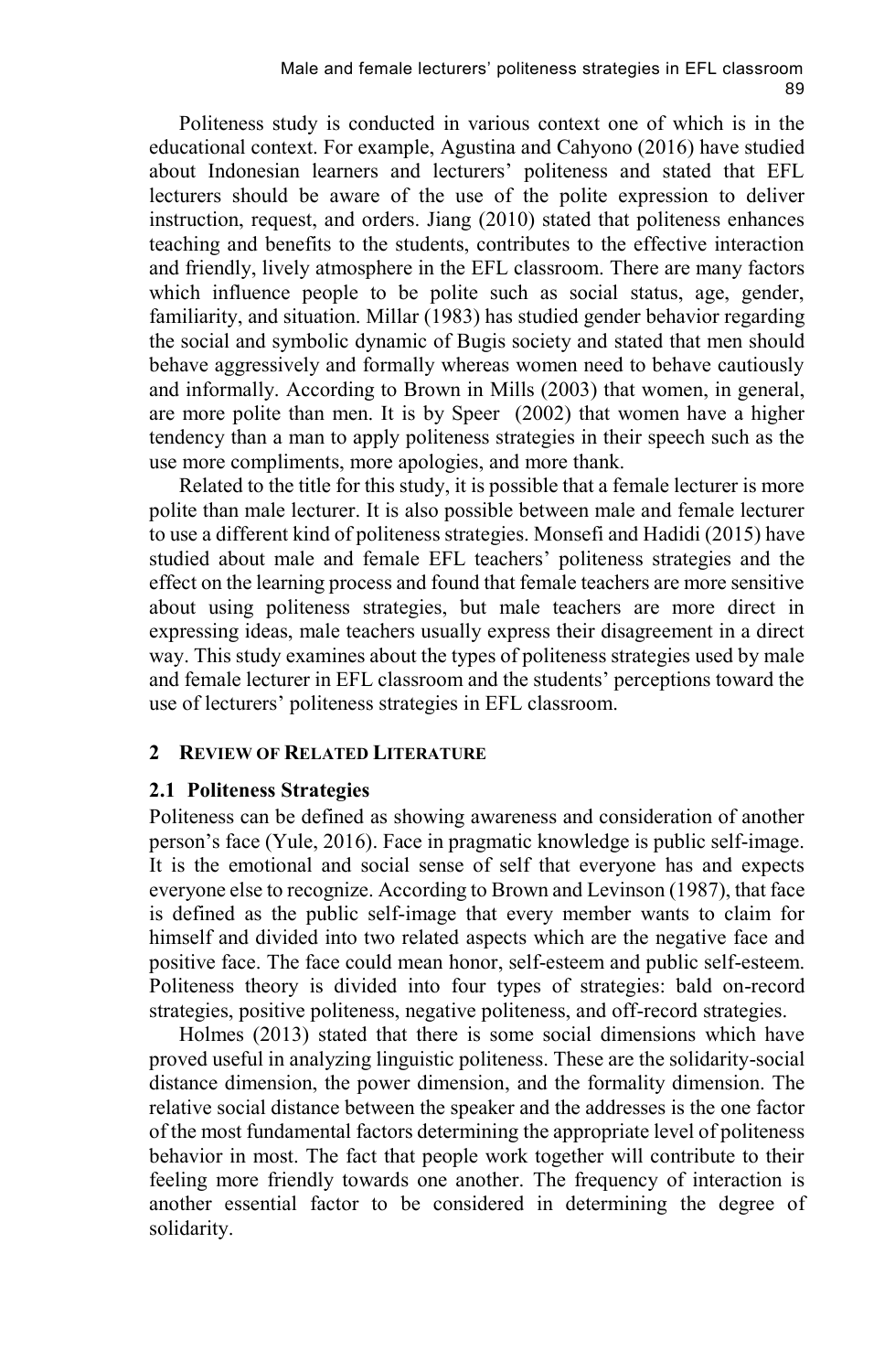The power is another important consideration in determining the appropriate degree of linguistic politeness. Power refers to the ability of the participant to influence one another circumstances. The distribution of power in a particular context may derive from a variety of source such as money, knowledge, social prestige, role and so on. The high power tends to attract deferential behavior, including linguistic deference or negative politeness. Then, the formality dimension can influence the expression of politeness. In general, negative politeness strategies will often occur in formal setting and interaction, while positive politeness tends to characterize a more intimate and less formal situation.

## **2.2 Politeness Strategies by Gender**

Women and Men have different aims in conversation, which lead to breakdowns in communication or misunderstanding since women are concerned mainly to establish rapport between members of a group and to ensure that conversation goes smoothly (rapport talk). Men are concerned to establish their place in the pecking order and use the production of information as a way of establishing a position in the hierarchy (report talk) (Mills, 2003).

According to Holmes (2013), women are more polite than men. It depends on the meaning of politeness, and it depends which women and which men are comparing, and it also depends on the context. Also, men and women use language differently, and this is where the difference in politeness can be observed. Most women enjoy the talk and regard talking as an essential means of keeping in touch, especially with friends and intimates. They use language to establish, nurture and develop a personal relationship. Men tend to use language as a tool for obtaining and conveying information.

## **3 METHOD**

The descriptive qualitative design was applied in this research. There were two lecturers, and 15 students of STAIN Watampone participated in this research. In collecting the data, the researcher observed and recorded the teaching and learning process. Afterward, the students were interviewed about the use of politeness strategies in the EFL classroom. In analyzing the data, the interactive model of Miles and Huberman (1994) was used. The data from the audio recording were transcribed. The result of observation and interview were analyzed. Afterward, the process of coding was applied and categorized based on the research questions addressed.

### **4 RESULTS**

### **4.1 Types of Politeness Strategies Using by Male and Female Lecturers**

From the data analysis, the researcher found that four types of politeness strategies used by the male and female lecturer in the EFL classroom. They were a bald on-record strategy, positive politeness strategy, negative politeness strategy, and off-record strategy. The details finding are presented below: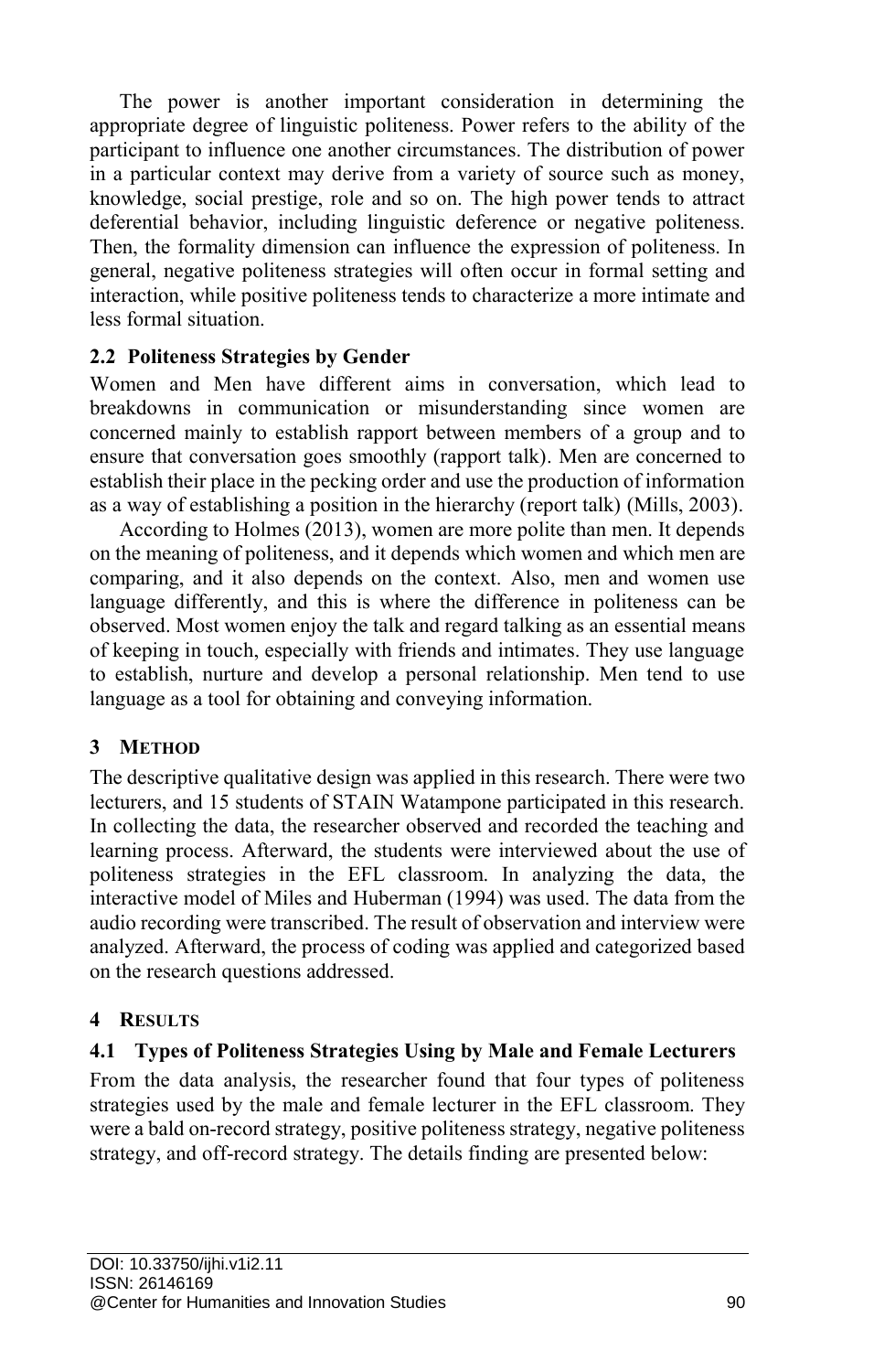### 4.1.1 Bald on-record strategy

#### *4.1.1.1 Extract 1: giving comment*

In this situation, the male lecturer examined the students' writing. Then, He found the error in the student's writing.

*In the teaching of Islam is...I think that it is a big problem here because when you saying the teaching of Islam, no subject and you used to be next. It is totally wrong. In the teaching, in-nya itu adalah preposisi. The teaching itu object of a preposition and of Islam juga object of a preposition. Jadi tidak ada subject dan kemudian ada to be is, jadi itu unstructured. Okay...baju bodo ini merupakan baju bodo tertua di dunia yang sudah dikenal oleh masyarakat Sulawesi Selatan sejak pertengahan abad ke-9. Iya?(L)*

*[In the teaching of Islam is... I think that it is a big problem. When you said the teaching of Islam, there is no subject and after that you used 'to be.' It is totally wrong. In the sentence 'in the teaching,' it is a preposition. The teaching is the object of a preposition and Islam is also the object of a preposition. Therefore, there is no subject in the sentence and then you put to be 'is'. So, it is unstructured. Okay...baju bodo is the oldest clothes known by the people in South Sulawesi since the mid-9 th century. Right?]*

In the extract above, the bald on-record strategy was used by the male lecturer in the classroom. The lecturer did the FTAs without minimizing the imposition of the student's positive face. The utterance it is totally wrong showed that no redress is required. He expressed his disagreement directly.

#### *4.1.1.2 Extract 2: giving the command*

This situation is the beginning of the learning activity. After greeting, the female lecturer instructed the students.

*Assalamualaikum Warahmatullahi Wabarakatu...Take a piece of paper! Yap sudah? number one*

*[Assalamualaikum Warahmatullahi Wabarakatu...Take a piece of paper! Yap. Done? Number one.] (L)*

#### *Belum bu [Hold on, Mom](Ss)*

Based on the extract above, bald on record was applied by the female lecturer in the classroom. After greeting, she instructed the students to take a piece of paper. The utterance used by the lecturer was very clear and unambiguous. It was 'Take a piece of paper!'

#### 4.1.2 Positive politeness strategy

*4.1.2.1 Extract 3: joke*

This situation happened when the male lecturer asked the student about how to say in English *daun suji***.**

*Daun suji, apa ini daun suji? [Daun suji. What is daun suji?](L) Daun pandan (Ss) Ya pandan bahasa indonesianya. Suji? Bahasa Indonesia juga? [Yes. Pandan in Indonesian. Suji? Is it Indonesian?](L) Bahasa Indonesia pak. [Indonesian, Sir](S)*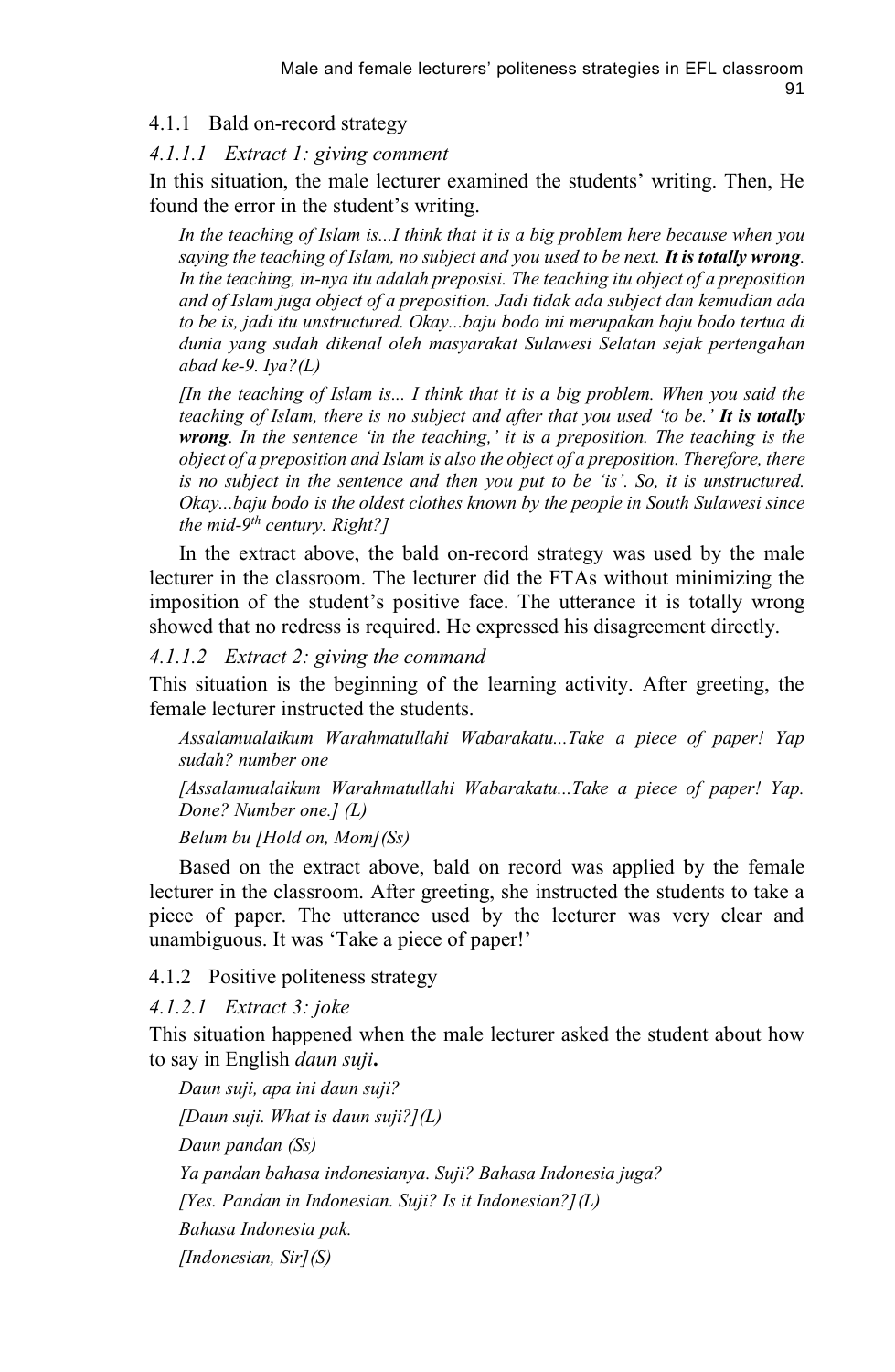*Suji ini kayak lagu Rhoma irama ini..suji (singing) [Suji is like Rhoma Irama's song...Suji (singing)] (L) <@Judi pak@> <@Judi Sir@>](Ss)*

In this extract, the male lecturer expressed positive politeness. The utterance *Suji* is like *Rhoma Irama's* song...Suji was joke. He said the utterance *Suji* with a tune of a song. After hearing the utterance, the students knew what the lecturer means. Then, they laughed and said Judi Sir (Judi is a title of the song).

## *4.1.2.2 Extract 4: joke*

This situation happened when the female lecturer and the students corrected the sentence. She asked the students the meaning of a word in English.

```
Iya, knalpot. Apa yang seharusnya disitu?
[Yes, knalpot. Is it the correct one?] (L)
Muffler (S)
Muffler. Itu Bahasa Indonesia ya, jadi?
[Muffler. Is it Indonesian right? So?] (L)
Wrong word bu (S)
Yes. Bahasa bugisnya kendaleppo
[Yes. In Bugis term kendaleppo] (L)
(laugh) (Ss)
```
The female lecturer applied positive politeness in the extract above. The extract above shows how she responded when the student's answer was correct. The female lecturer used the term in Bugis '*Kendaleppo*' [muffler] to tease the students. After the lecturer said that term, the students immediately laugh. Because the lecturer and the students shared the same background knowledge, they can understand the lecturer's point.

## *4.1.2.3 Extract 5: praising the students*

The male lecturer evaluated student' translation work. He asked the student to correct her writing and send to him.

*Diperbaiki ya baru dikirim. Khusus untuk closing statement dengan reference. Yang tadi ya singular jadi plural...(7). Ini mantap sekali ini. Saya suka ini. Diperbaiki riska ya,. Saya kasih seratus tapi diperbaiki. Okay sudah. Satu lagi. Waduh sepuluh tiga puluh ya? Aduh. Masih bisa bertahan untuk ini?*

*[You should correct it, then send it. Especially for the closing statement and the reference. Change the word from singular to plural...(7) This is very good. I like this. . I give you 100 but you need to correct it. Okay, it is done. One more. It is 10.30 a.m, right? Can we continue for a few minutes? (L)*

*Bisa pak*

*[Yes, Sir] (Ss)*

Based on the extract above, positive politeness was found. The lecturer used the utterance '*Ini mantap sekali'* [this is very good] to praise his student. It kinds of utterances which affect the student's positive face. This strategy was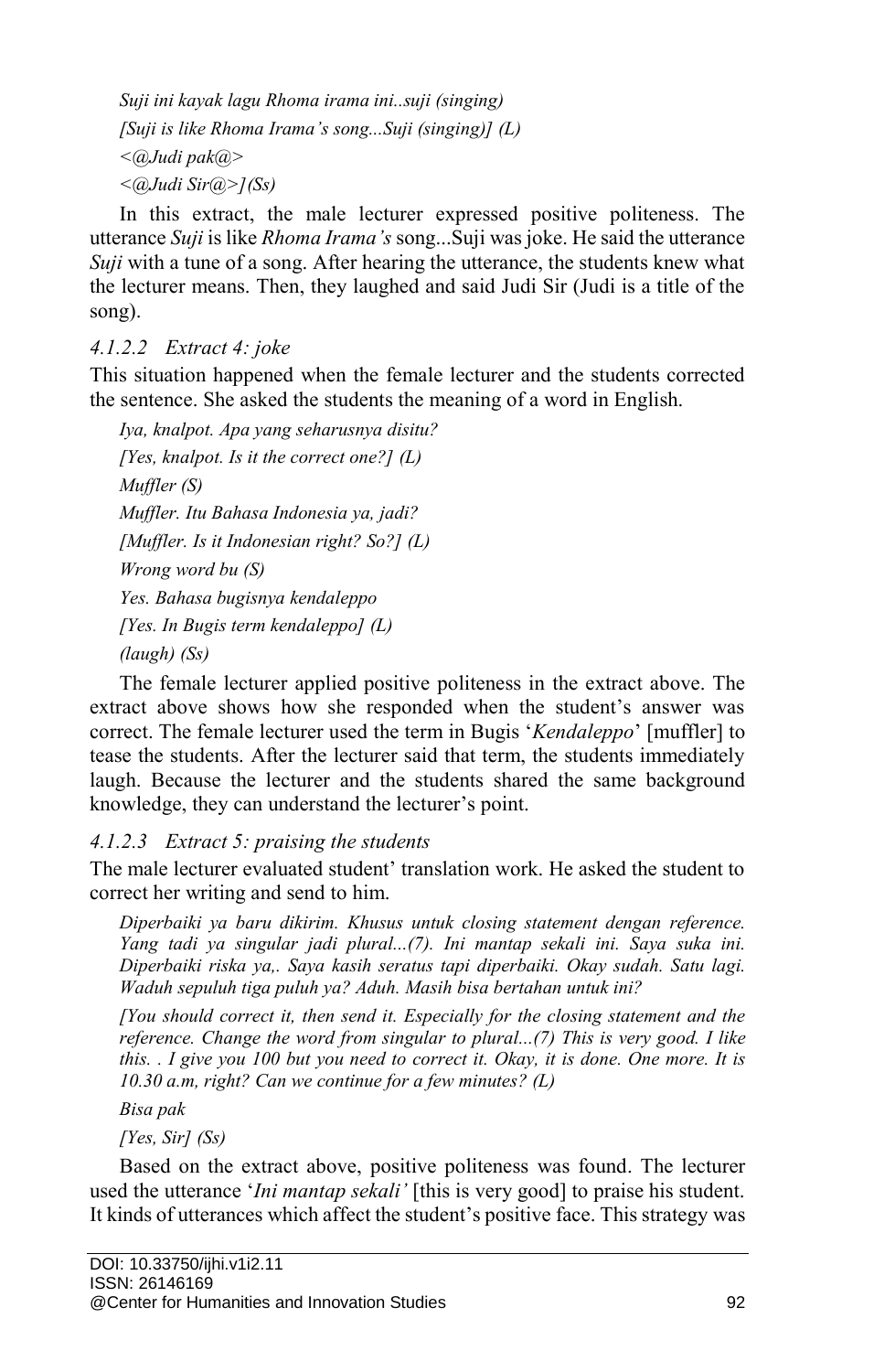named to give gifts to H which the speaker noticed the hearers wants giving praise.

### *4.1.2.4 Extract 6: praising the students*

In this situation, the female lecturer asked the student to read the description of what she wrote about her best friend. Her best friend is her sister.

*Yes...Her character is very kind but she also angry to me when I forget clean my room. (S)*

*Yes, good. Next, Wahyudi (L)*

*Name rizki aminullah. Age, twenty. Hobby ee (S)*

Positive politeness was found in this extract. The student gave her opinion about her sister. The female lecturer used the utterance '*Yes*, *good'* to respond to the student's opinion. This is kinds of utterances affected the student's positive face. This strategy was named give gifts to H which the speaker noticed the hearers wants y giving praise.

4.1.3 Negative politeness strategy

*4.1.3.1 Extract 7: question*

This situation happened when the male lecturer read the student's writing assignment.

*Okay, it is good enough...long time Buginese always make, apa maksudnya long time buginese? Orang bugis sudah lama sekali membuat itu ya maksudnya? Kalo long time buginese apakah konteksnya betul itu? Apakah itu maksudnya? Long time buginese always, sudah lama orang bugis selalu membuat sawa'. Benar nda ini?*

*[Okay, it is good enough...'long time Buginese always make,' what does it mean 'long time bugenese'? Bugis people have made it for long time ago, isn't it? Is the context of 'long time bugenese' appropriate? What does it mean? 'long time bugenes always', it had been long time bugis people make sawa'. Isn't right?] (L)*

*Benar kalo dalam speaking*

*[It is appropriate in speaking] (S)*

*Iya, benar kalo dalam spoken language, tapi kalo penulisan jangan long time.*

*[Yes it is appropriate in spoken language. Don't use it in written language] (L)*

Based on the extract above, the male lecturer applied negative politeness when commenting on a student's writing assignment. The lecturer preferred to ask a question to the students instead of assuming by himself about the statement in the student's writing. The use of question tag '*isn't right?'* indicate that the lecturer's lack of commitment to the truth of a statement.

### *4.1.3.2 Extract 8: question*

This situation happened at the beginning of the teaching activity. The female lecturer asked the students about the last meeting.

*The last meeting for the material. Untuk materinya materi terakhir ini kan? Tinggal peer teaching. Tapi, kelompok lain tidak melakukan peer teaching Karena katanya sudah masuk di microteaching*

*[The last meeting for the material. Is this the last for the material, right? It is peer teaching. However, the other class do not do peer teaching because it is done in microteaching] (L)*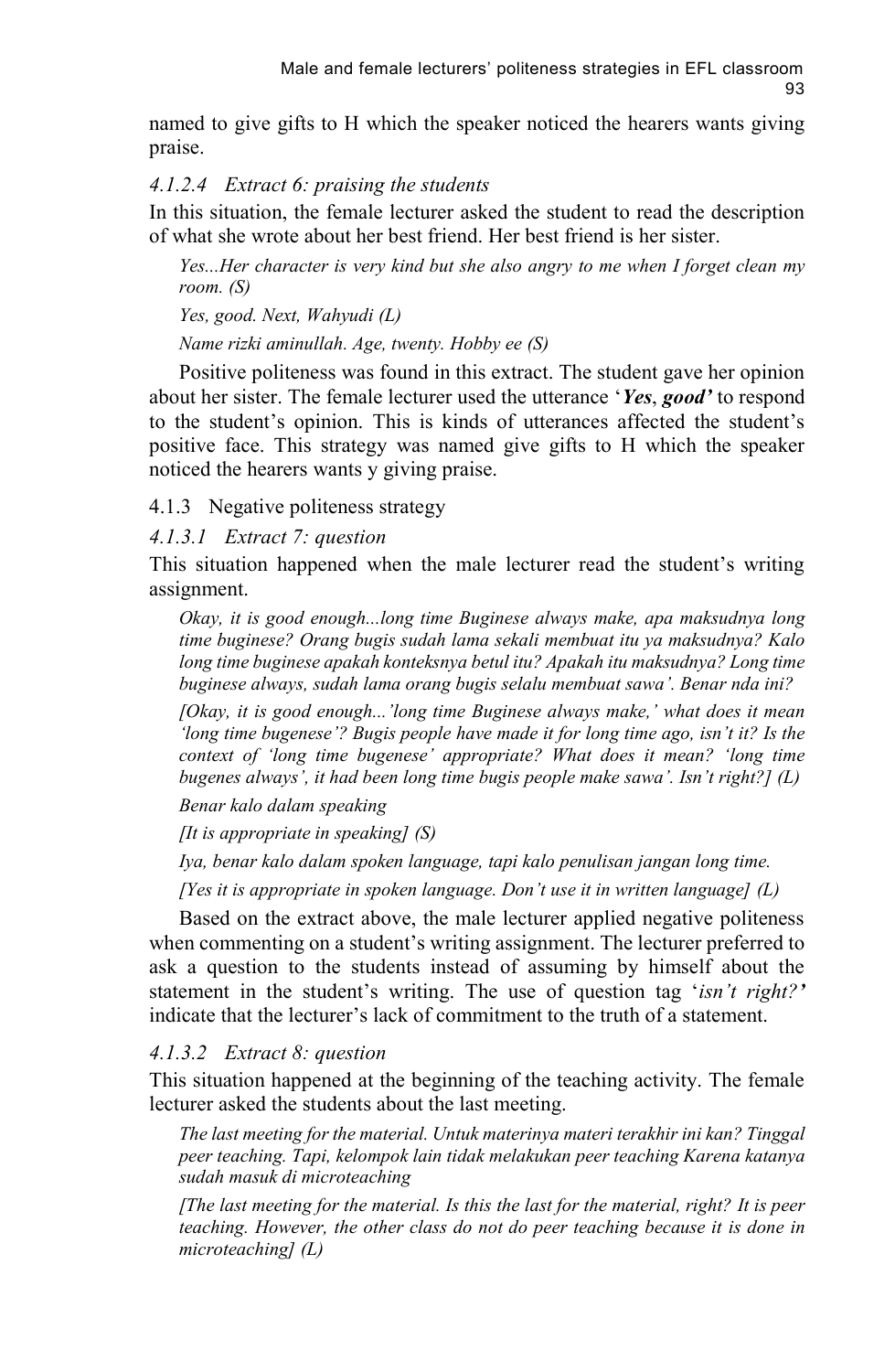*Yes mam, sudah di microteaching [Yeas, mam. It is done in microteaching] (Ss) Jadi, penggantinya final test. [So, it is replaced with final test] (L)*

Based on the extract above, the female lecturer used negative politeness strategy. The utterance this is the last material, '*isn't it?'* was conveyed by the lecturer because he did not assume by herself about the last material.

## 4.1.4 Off-record strategy

*4.1.4.1 Extract 9: give a hint*

In this situation, the male lecturer and the student talked about the traditional clothes namely baju bodo.

*baju bodo merupakan baju bodo tertua di dunia yang sudah dikenal oleh masyarakat Sulawesi Selatan sejak pertengahan abad ke-9. Iya?*

*[= This baju bodo is the oldest baju bodo in the world which has been known by people in South Sulawesi since the mid-19th century. Isn't it? (L)*

*iya*

*[Yes, it is] (S) Kata siapa ini?*

*[Who says this?] (L)*

*artikelnya susi pak*

*[It is Susi's article Sir] (S)*

*Susi? Susi ahli sejarah? Jadi kalo pespektif sejarah harus jelas ya.* 

*[Susi? Is Susi a historian? So, the historical perspective should be clear ok?] (L) Iya pak*

*[Yes Sir]( S)s*

The extract above showed that the male lecturer applied off record. The utterance '*Kata siapa ini?*' [who says this?] was actually used by lecturer to say something implicitly. He tried to invite student to interpret that the student need to put the reference in her article. But, the student seems to find difficult to understand his hint. Then, she said '*Susi ahli sejarah? Jadi kalo pespektif sejarah harus jelas ya*' [Susi? Is Susi a historian? So, the historical perspective should be clear ok?]

*4.1.4.2 Extract 10: understating the students*

In this situation, the female lecturer asked a student about the meaning of the phrase. The student found the difficulty to find the meaning.

*Ya, this card is [a] writing sample about describing friend, you need to put in order. Khaerati, what [do] you have to do? (L)*

*Put in order (S).*

*Put in order. Rima, what is put in order? (L)*

*heemm...(S)*

*Iye? apa itu put in order? put in order ...Ya, susunki. Waa bahaya ini, sudah mau seminar.*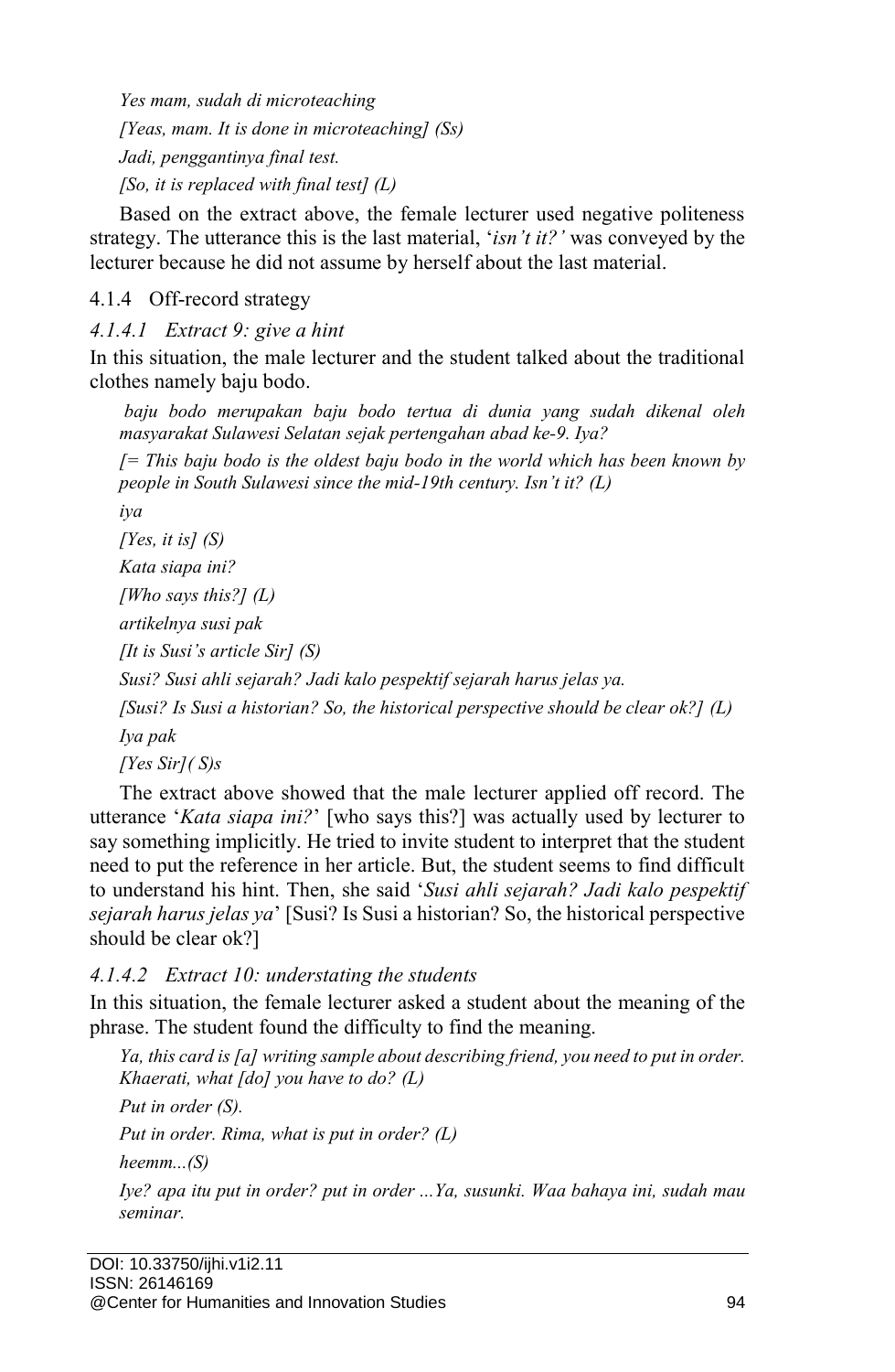*[Ya? What is put in order? Put in order...Ya, you need to arrange. Waa, it is terrible. You will have a seminar soon] (L)*

In this extract, off-record was applied by the lecturer. The utterance '*Waa bahaya ini, sudah mau seminar'* [Waa, it is terrible. You will have a seminar soon] indicated that the lecturer considered the student should know about the meaning of the phrase which was asked by her. Then, the lecturer conveyed her indirect about what he intends to convey.

## **4.2 Students' Perception toward the Use of lecturers' Politeness Strategies**

The researcher displayed the students' perception toward the use of lecturer's politeness into the following Table 1.

| Male lecturer                                                                                                                                                                                                  | <b>Female lecturer</b>                                                                                                                                                                                                                                                                                                                              |
|----------------------------------------------------------------------------------------------------------------------------------------------------------------------------------------------------------------|-----------------------------------------------------------------------------------------------------------------------------------------------------------------------------------------------------------------------------------------------------------------------------------------------------------------------------------------------------|
| • The lecturer asks the<br>students first before<br>asking a question<br>• The lecturer corrects the<br>student's answer and<br>praises them                                                                   | The<br>lecturer<br>corrects<br>the<br>$\bullet$<br>students' answer and explains it<br>The lecturer pay attention to all<br>$\bullet$<br>students<br>The lecturer makes a joke with<br>the students<br>The lecturer asks the students to<br>$\bullet$<br>discuss the material<br>The lecturer can be friendly with<br>the students in the classroom |
| • The lecturer does not pay<br>attention to all the<br>students when teaching<br>the process<br>• The lecturer does not<br>focus on the material                                                               | • The lecturer directly point the<br>students when asking a question                                                                                                                                                                                                                                                                                |
| Male lecturer                                                                                                                                                                                                  | <b>Female lecturer</b>                                                                                                                                                                                                                                                                                                                              |
| • The lecturer asks the<br>students first before<br>asking a question<br>• The lecturer gives the<br>opportunity for every<br>student asking a question<br>• The lecturer corrects the<br>students' answer and | • The lecturer correct the<br>students' answer and explains it<br>• The lecturer pay attention to all<br>students<br>• The lecturer makes a joke with<br>the students<br>• The lecturer interact with the<br>students in the classroom                                                                                                              |
|                                                                                                                                                                                                                |                                                                                                                                                                                                                                                                                                                                                     |

Table 1. The students' perception toward the use of lecturers' politeness by gender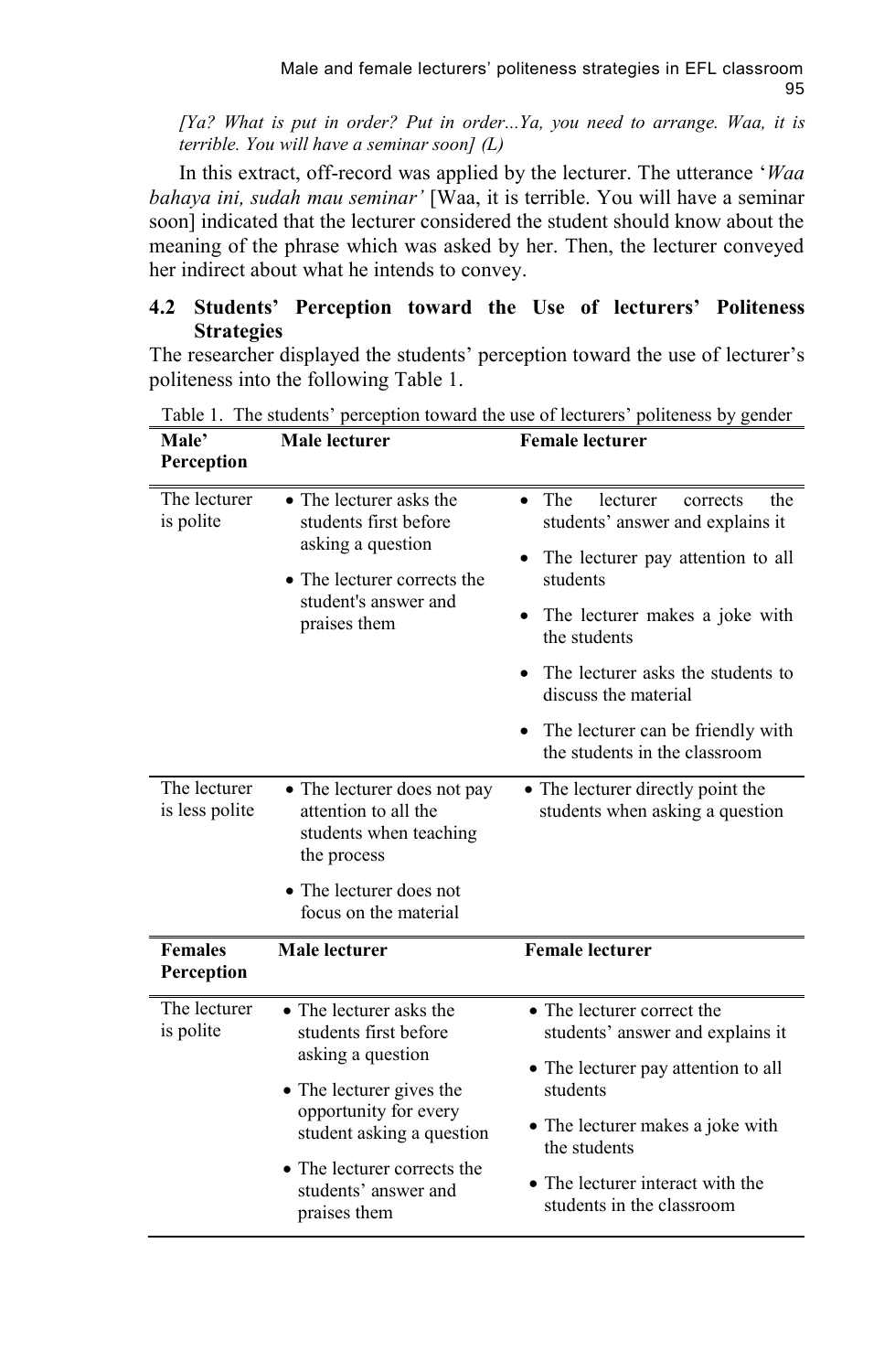|                                |                                                                                   | • The lecturer can be friendly with<br>the students in the classroom |
|--------------------------------|-----------------------------------------------------------------------------------|----------------------------------------------------------------------|
| The lecturer<br>is less polite | • The lecturer judge the<br>students' answer                                      | • The lecturer directly point the<br>students when asking a question |
|                                | • The students cannot<br>understand the lecturer's<br>utterances                  | • The lecturer judge the students'<br>answer                         |
|                                | $\bullet$ The lecturer does not<br>interact with the students<br>in the classroom |                                                                      |

## **5 DISCUSSION**

Based on the findings stated previously, politeness strategies used by male and female lecturer in the EFL classroom covers all types of politeness strategies (Brown & Levinson, 1987). The finding reveals that the bald on-record strategy was used by the male lecturer when giving comments to the students. Meanwhile, the female lecturer used this strategy when giving the command to the students. The characteristic of this strategy is direct, clean, unambiguous and concise. Leech (2014) stated that the utterance expressed indirectly more polite than the utterance expressed directly. The bald on-record strategy used by male and female lecturers in the classroom can be considered impolite. The different kinds of bald on-record usage in different circumstances were because the lecturers have different motives. The use of bald on-record strategy in the classroom is acceptable because the lecturers have power and between the lecturer and the students are mutually known. However, the researcher thinks that the female lecturer is more polite than the male lecturer. The researcher thinks that the use of this strategy when giving a command to the student is possible because the maximum efficiency is needed. However, it is different from the male lecturer. Although the male lecturer also has the power in the classroom he may be considered less polite because he uses a bald onrecord strategy to convey the student's defeat.

Positive politeness strategy encompasses the most often used by the male and female lecturer. Generally, the lecturers applied this strategy to show their appreciation, approval, and interest to the students. Agustina and Cahyono (2016) stated that the lecturers should use polite utterances in the classroom to make the students feel comfortable and appreciated. The findings also found that the male and female lecturer tended to apply negative politeness strategy by minimizing imposition of the students' negative face. Then, the off-record strategy was used by the lecturers when they conveyed their intention. It allows the students to realize their mistake without the lecturer directly state it.

The findings also discussed the students' perception toward the use of lecturers' politeness strategies. The students perceived that the male lecturer was more formal when communicating with them. Holmes (2013) stated that the formality could influence the expression of politeness and negative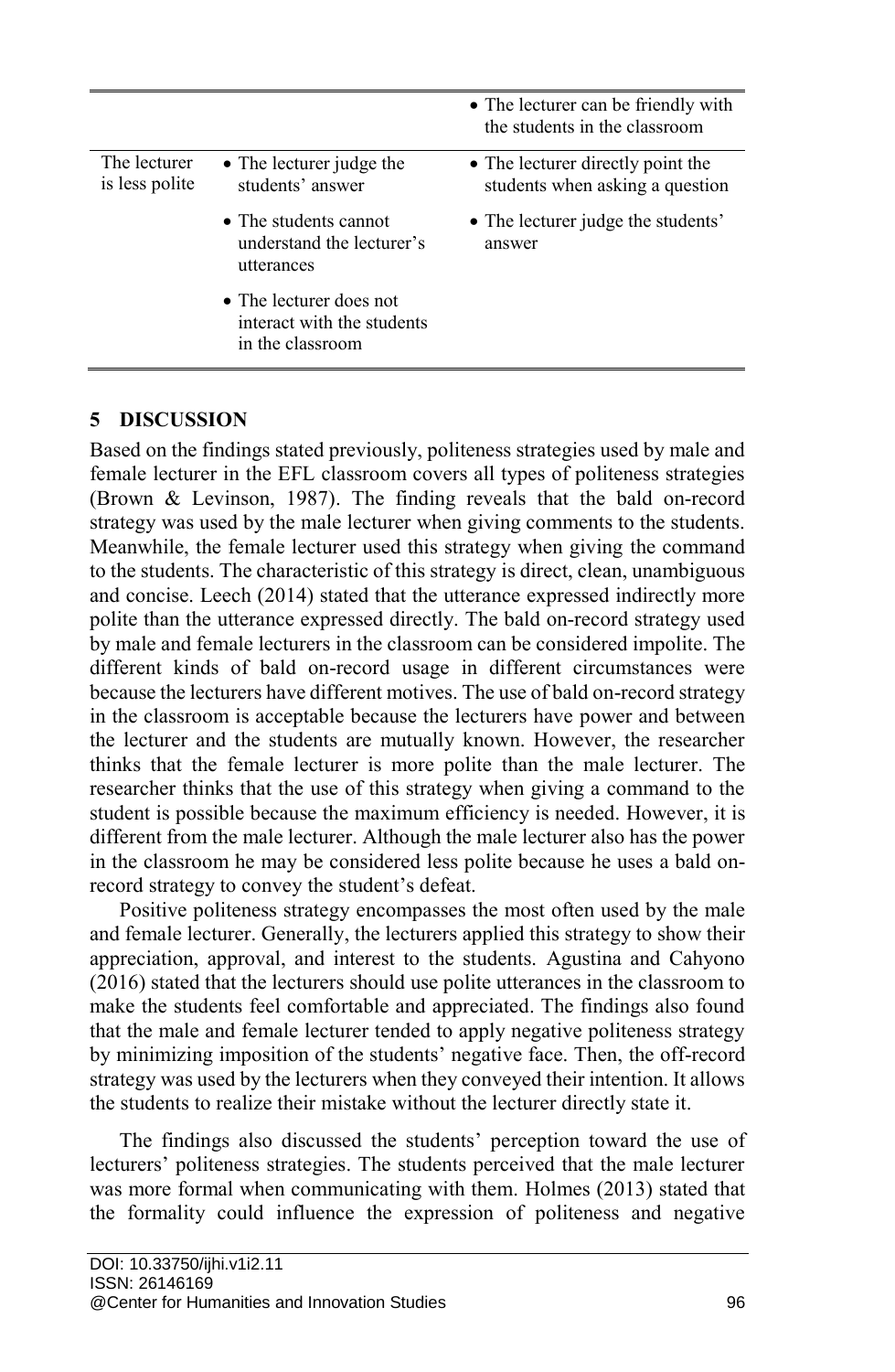politeness strategies will occur more often in formal setting and interaction, while positive politeness tends to characterize more intimate and less formal situation. This supported by Millar (1983), men need to behave aggressively and formally whereas women need to behave cautiously and informally. The male lecturer tends to focus on conveying the information rather than a personal relationship. This supported by Mills (2003)that women and men have different aims in conversation. Women are primarily concerned to establish rapport between members of a group and to ensure that conversation goes smoothly (rapport talk), while men are concerned to establish their place in the pecking order and use the production of information as a way of establishing a position in the hierarchy (report talk).

Meanwhile, the female lecturer is more friendly, intimate and humorous. Most of the students think that the female lecturer can make them enjoy and feel comfortable in studying English. This is supported by Sülü (2015), politeness helped the students to have a positive feeling toward the lesson and motivated them to participate more in class. The students perceived that the male and female lecturer have different politeness in the classroom. The male lecturer is not really to the point when he asks a question. It is not relevant with Lakoff (2004), that male speech is characterised as direct, forceful and confident. The students stated that he frequently used praise to appreciate the students. Positive politeness strategy includes making the students comforted and being appreciated. The female lecturer is very clear and not perplexing when asking a question to the students. The students said that the female lecturer points the students directly. It is opposite with Lakoff (2004) which stated that woman's language style is further characterised as indirect.

#### **6 CONCLUSION**

The types of politeness strategies used by male and female lecturer included four types of politeness strategies by Brown and Levinson (1987) theory. Those were bald on-record, positive politeness, negative politeness, and offrecord. Then, male lecturer tended to use positive politeness and negative politeness while female lecturer preferred to use bald on-record strategy. Most of the students perceived that male and female lecturer is polite. They perceived that the male lecturer is more formal and serious when interacting with them. However, the female lecturer is friendly, intimate and humorous. They explained that the female lecturer makes them enjoy and feel comfortable in studying English.

### **REFERENCES**

- Agustina, S., & Cahyono, Y. B. (2016). Politeness and Power Relation in EFL Classroom Interactions: A Study on Indonesian Learners and Lecturers. *International Journal of Language and Linguistics*, *3*, 92–100.
- Bardovi-Harlig, K., & Mahan-Taylor, R. (2003). Teaching pragmatics. *Washington DC: US Department of State Office of English Language Programs*.
- Brown, P., & Levinson, S. C. (1987). *Politeness: Some universals in language usage* (Vol. 4). Cambridge university press.

Chew, G. C. L. (2011). Politeness in Vietnam. *Politeness in East Asia*, 208–225.

Haugh, M., & Obana, Y. (2011). Politeness in Japan. *Politeness in East Asia*, 147–175.